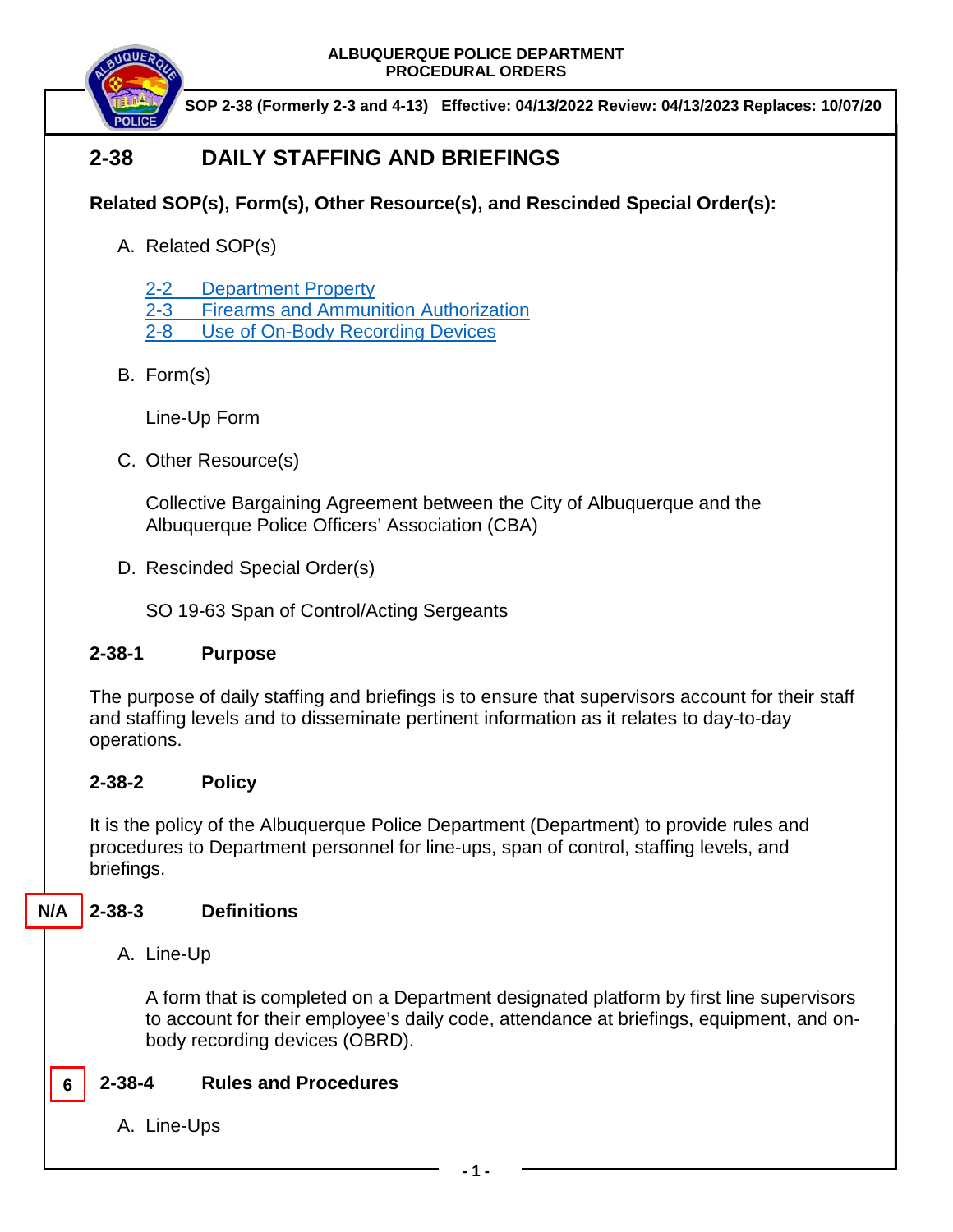

**SOP 2-38 (Formerly 2-3 and 4-13) Effective: 04/13/2022 Review: 04/13/2023 Replaces: 10/07/20**

- 1. Each area commander or division head shall ensure that a line-up is maintained of all assigned personnel.
- 2. All area commanders and division heads shall complete the Line-Up Form.
	- a. On a daily basis, a supervisor shall complete the Line-Up Form in its entirety for their assigned personnel within their span of control.
- 3. Area command and division administrative assistants shall be responsible for the maintenance of line-ups and the distribution to Operations Review Section personnel and other Department personnel upon request.
- B. Span of Control
	- 1. Area Commanders and division heads shall be responsible for appropriate assignments and designation to ensure proper span of control.
	- 2. There must be at least one (1) Sergeant, Acting Sergeant, or a Lieutenant acting in a first line supervisory capacity for every eight (8) sworn personnel.
		- a. Only sworn personnel who have successfully completed the Acting Sergeant class and have maintained their mandatory yearly training are eligible to perform as an Acting Sergeant.
	- 3. At least one (1) Sergeant, or a Lieutenant acting in a first line supervisor capacity, must be on-duty in an area command at all times.
	- 4. In order to provide sworn personnel a primary and clearly identified first line supervisor, the Sergeant, Acting Sergeant, or Lieutenant acting in a first line supervisor capacity who is providing coverage shall log on to their Mobile Dispatch Terminal (MDT) with the "A" designation for acting at the end of their call sign.
- C. Holidays
	- 1. The Chief of Police shall determine which divisions shall be required to work holidays.
	- 2. Sworn personnel shall be governed by the Collective Bargaining Agreement (CBA) between the City of Albuquerque and the Albuquerque Police Officers' Association.
- D. Briefings
	- 1. All on-duty sworn personnel and sworn personnel conducting specialized unit field operations shall start with a briefing to disseminate pertinent information. The only exceptions from conducting a daily briefing shall be:
		- a. A major critical incident;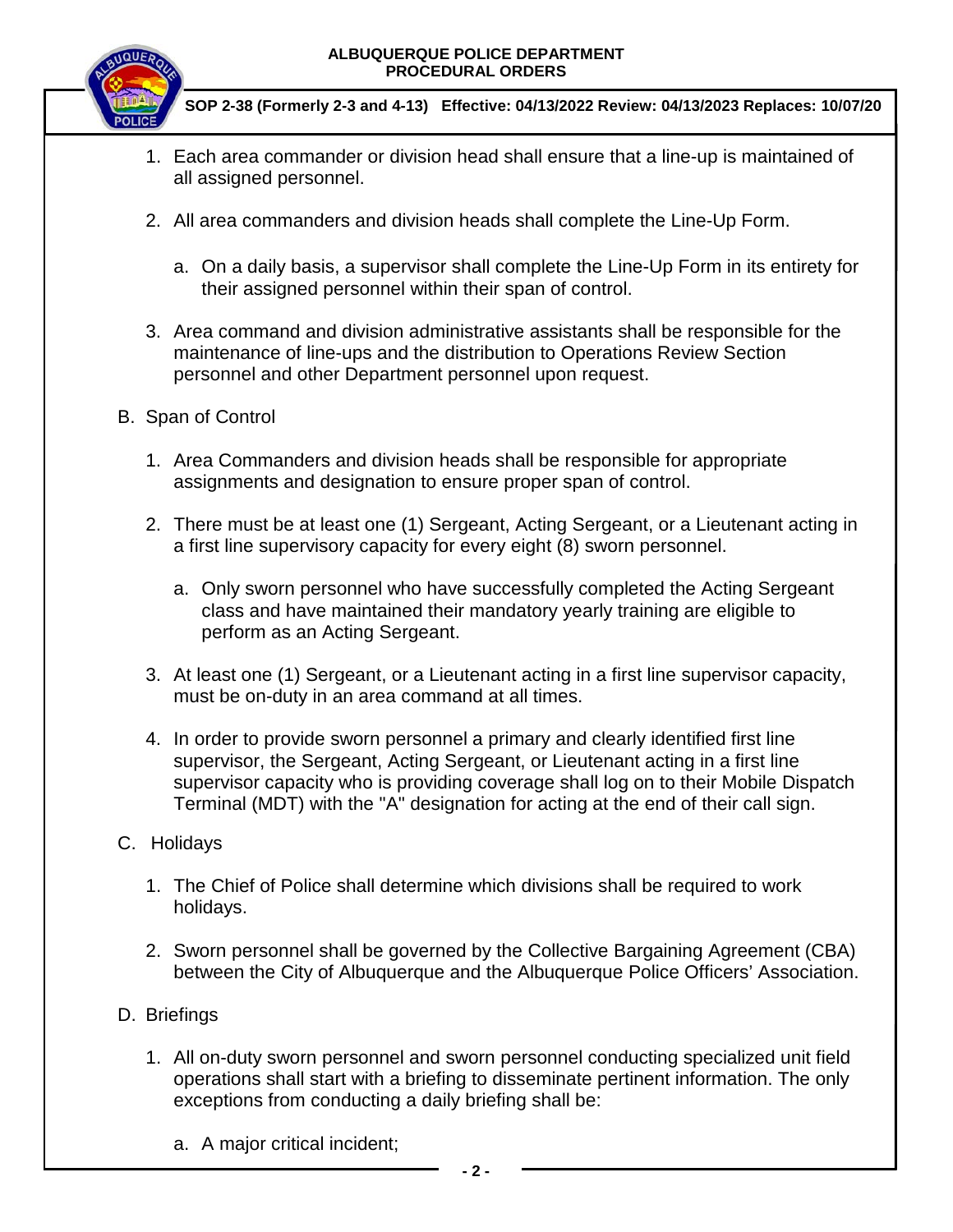

**N/A**

**N/A**

**SOP 2-38 (Formerly 2-3 and 4-13) Effective: 04/13/2022 Review: 04/13/2023 Replaces: 10/07/20**

- b. Assistance at the request of a supervisor for calls for service; and
- c. Department personnel assigned to a specialized unit (e.g., undercover, plain clothed, or sworn personnel conducting tactical operation plans).
- 2. On-duty sworn personnel may conduct briefings at an area command or at a field briefing location to enhance contact with the community.
- 3. During briefings, supervisors shall verify the following for each officer and document the findings on the line-up:
	- a. Daily Code: Use the "Daily Code" column to indicate the officer's status;
	- b. Attendance: Use the "In Briefing" checkbox for sworn personnel who were present during briefing;
	- c. Equipment: Use the "EQUIP Pass/Fail" checkbox to ensure that sworn personnel have all required equipment on their belt, consistent with SOP Department Property (refer to SOP Department Property for sanction classifications and additional duties);
	- d. OBRD: Use the "OBRD Pass/Fail" checkbox to ensure that the OBRD worn by the officer is properly functioning by verifying the OBRD is powered on and in buffer mode, (the operation LED [light] will blink green), consistent with SOP Use of On-Body Recording Devices (refer to SOP Use of On-Body Recording Devices for sanction classifications and additional duties); and
	- e. Document any additional units covering for calls for service. Supervisors shall use the "Remark Comment" box that is color coded in red to list information on all sworn personnel covering calls for service during overtime, and the team they are assisting.
- 4. Supervisors shall document on the line-up any missing or malfunctioning equipment identified during briefings and shall ensure it is fixed prior to the officer going in-service.
- 5. Supervisors and/or Acting Sergeants shall complete the line-up before the end of their shift.
- E. Shift Change
	- 1. To expedite relieving the shift that is going off-duty in an orderly manner, the following rules and procedures shall be followed:
		- a. The Lieutenant and Sergeants shall ensure patrol sworn personnel assigned to their command shall promptly leave the substation or field briefing locations and place themselves in-service (10-8) immediately upon the conclusion of the briefing;
		- b. At the conclusion of the briefing, sworn personnel immediately shall use their MDT or verbally transmit to the Emergency Communications Center (ECC) and place themselves in an in-service status (10-8). Sworn personnel logged as "inservice" in the Computer-Aided Dispatch (CAD) system shall be responsible for

**- 3 -**